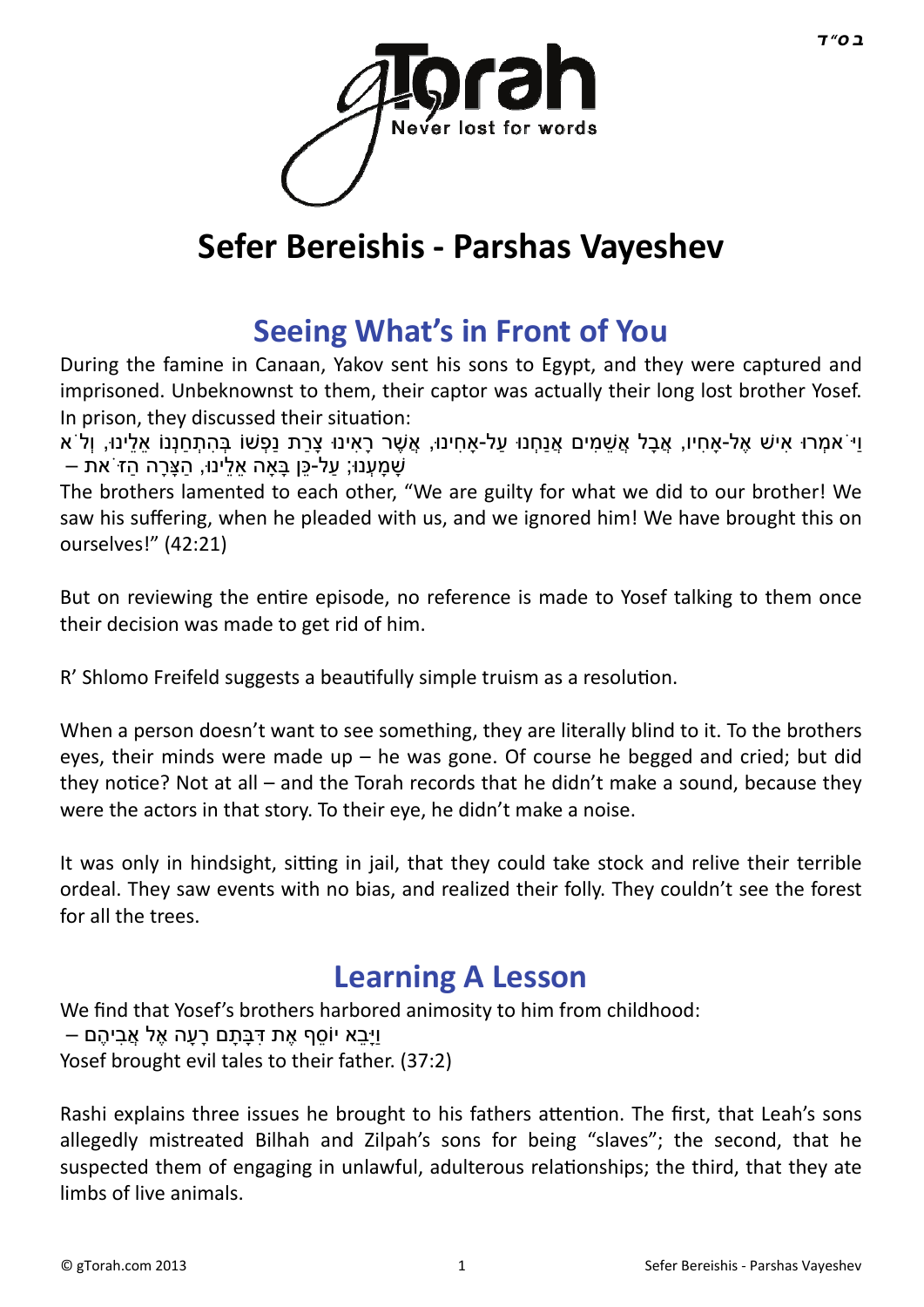Rashi notes how Yosef was challenged in each of these three areas later on in life. He accused his brothers of taunting and mistreating "slaves"; and was kidnapped and sold into slavery himself. Having accused his brothers of forbidden relationships, he was challenged by Potiphar's wife. For accusing them of eating live animals; after being sold, his brothers slaughtered a goat and dipped his coat into it, which they then presented to their father; implying his death. They then ate the goat.

R' Ezra Hartman points out an issue with this. Regarding adultery and slavery, Yosef was the subject of the challenges – they happened to him, presumably to learn that he had been wrong all those years ago. However, the blood his coat was dipped in did not directly involve Yosef at all. Given that these occurrences appear to be lessons, what was Yosef supposed to learn from it if it didn't happen to him, and he had no knowledge of it?

R' Chaim Shmulevitz explains that sometimes, people cannot concede that they were wrong. It hurts too much to admit someone else was right all along. Yosef had to suffer in silence and indignity for many years in prison then slavery before his rise to power. His humiliation at being removed from the family unit was the lesson to be learnt – he'd been wrong all along.

#### **[Money and Power – Worthy of Respect?](http://gtorah.com/2011/12/14/1938/)**

Yosef had two vivid dreams, that had trappings of prophecy:

וַיִּחֲלֹ ם יוֹסִף חֲלוֹם, וִיּגִּד לְאֶחִיוֹ; וַיּוֹסִפוּ עוֹד, שִׂנֹ א אֹתוֹ. וַיֹּאמֵר, אֲלִיהֶם: שַׁמְּעוּ-נַא, הַחֲלוֹם הַזֶּה אֲשֶׁר ּחָלָמְתִּי. וְהִנֵּה אֲנַחְנוּ מְאַלְמִים אֲלֻמִּים, בְּתוֹךְ הַשָּׂדֶה, וְהִנֵּה קָמָה אֲלֻמָּתִי, וְגַם-נִצָּבָה; וְהִנֵּה תִסֶבֵּינַה ָאֲלֶמֹ תִיכֶם, וִתְשָׁתַּחֲוֶין לֹאֱלֹמַתִּי. וִי אִמְרוּ לוֹ, אֶחִיו, הֲמִל ךָ תִּמְל ךָ עָלִינוּ, אִם-מַשּׁוֹל תִּמְשֹׁ לֹ בֵּנוּ; וַיּוֹסִפוּ עוֹד שְׂנֹ א א<sup>ֹ</sup>תוֹ, עַל-חֲל מ´תָיו וְעַל-דְּבָרָיו. וַיַּחֲל ם עוֹד חֲלוֹם אַחֵר, וַיְסַפֵּר א<sup>ַ</sup>תוֹ לְאֶחַיו; וַיֹּ אמֵר, ּהָנֵּה חָלַמְתִּי חֲלוֹם עוֹד, וְהִנֵּה הַשֶּׁמֶשׁ וְהַיַּרֵחַ וְאַחַד עַשַׂר כּוֹכָבִים, מֹשִׁתּחֵוּים לִי. ויִספּר אֵל-אביו, וְאֵל-אֶחָיו, וַיִּגְעַר-בּוֹ אָבִיו, וַי<sup>ֹ</sup>אמֶר לוֹ מָה הַחֲלוֹם הַזֶּה אֲשֶׁר חָלָמְתָּ: הֲבוֹא נָבוֹא, אֲנִי וְאִמְּךָ וְאַחֶיךָ, לְהִ שְׁ תַּ חֲ וֹת לְָך, אָרְ צָה. וַיְקַ נְאוּ -בוֹ, אֶ חָ יו ...

Yosef dreamt a dream, and told it to his brothers, and they continued to hate him. He said to them, "Listen to this dream I dreamt! We were binding bundles in the field, and mine arose, and stood upright; then your bundles encircled and prostrated themselves to my bundle." So his brothers said to him, "Will you reign over us, or will you rule over us!?" And they conƟnued to hate him for his dreams and his words. He dreamed another dream, and related it to his brothers. He said, "I have dreamed another dream; the sun, the moon, and eleven stars were prostrating themselves to me." He told his father and to his brothers; and his father told him off and said to him, "What is this dream that you have dreamed? Will your mother and I, and your brothers, prostrate ourselves to you to the ground?" And his brothers envied him… (37:5-11)

The dreams were not empty visions – they were prophecies.

The Beis Halevi explains how the bundled grain dream relates to the material wealth and power Yosef would accrue; Yosef's incredible rise to governor of Egypt, owner of all the grain stores in the empire, and as a result, his vast wealth. The dream about the stars and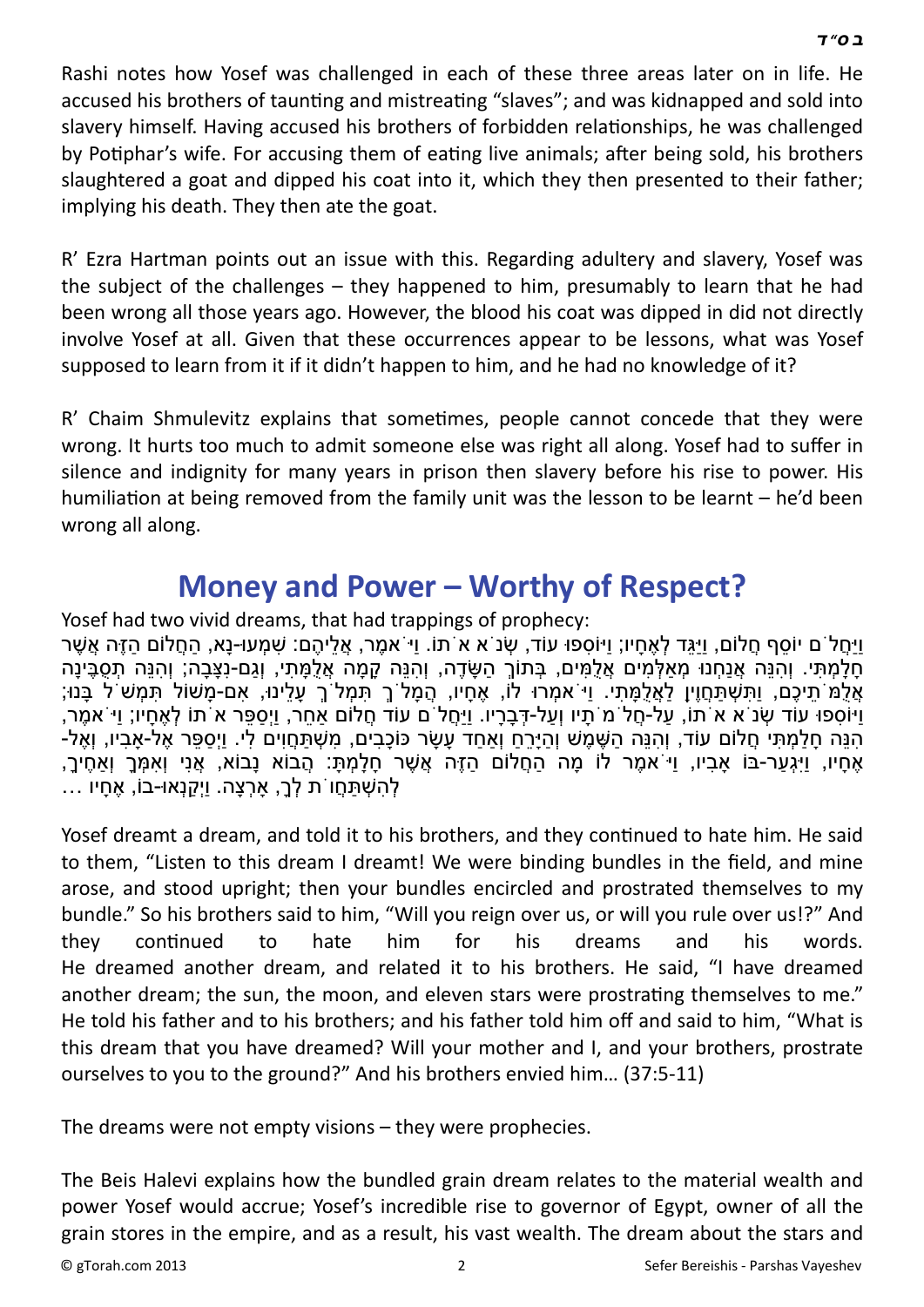heavenly bodies correlate to spirituality – Yosef is called Tzaddik Yesod Olam, the support structure of the universe. After his birth, Yakov felt safe to leave Lavan's house because Yosef was now with them. Only a very particular type of individual could surpass the test in Poitphar's house.

R' Ezra Hartman explains how the brothers reactions differentiated with each dream. Wealth is external to a person; it does not define or become part of him. This is related אֲלָמֹּתִיכֶם, ותִּשְׁתַחֲוֶין – very subtly, where they did not bow to him, but to his bundle .י ִת ָמֻּל ֲאַל Perhaps this is why they hated him, that they misunderstood him and though that somehow great wealth would mean he ought to rule them – .נוּ ַ רֹבּנוּ The dream about the bundles engendered hatred – ויוֹספוּ עוֹד שְׂנ<sup>י</sup>א א תוֹ.

But with the stars, they did not bow to a representation of Yosef, but rather, ,פוֹכְבים – מִשְׁתּחֵוּם לי they bowed to him, himself. This dream about the stars, hinting to his holiness and the spiritual attainments he would achieve, engendered jealousy – ,ויַקְנָאו-בוֹ אָ ֶ חיו.

It seems that the dream about wealth did not engender jealousy, only hatred, perhaps on a misunderstanding that he believed that wealth and power were worthy of bowing towards. Greater wealth does not make a better man, hence their retort. But the dreams about spirituality were not something to hate him for – they could use their jealousy as a motivational tool.

There was no such anger to the dream about spirituality – .יקנאו-בוֹ, אֶחַיו. here was no such anger to the dream about spirituality – oneself is the only currency that counts, and they knew it.

The Beis Halevi explains how the bundled grain dream related to the physical; Yosef's incredible future rise to governor of Egypt, future owner of all the grain stores in the empire, and subsequently, his vast amounts of wealth. The dream about the stars and heavenly bodies correlated to spirituality – Yosef is called Yosef HaTzaddik, the righteous, the foundation of the universe.

R Ezra Hartman explains how this differentiated his brothers reactions to each dream. Wealth is external to a person; it does not define him, is not a part of him. This is related אֲלָמ<sup>ּ</sup>תִיכָם, ותִּשִׁתְּחֵוִין – very subtly, where they did not bow to him, but to his bundle

 .י ִת ָמֻּל ֲאַל Perhaps this is why they hated him, that they misunderstood him and though that somehow great wealth would mean he ought to rule them – .נוּ ַ ְתַּמְשׁ ל בַּנוּ The dream about the bundles engendered hatred – ויוֹספוּ עוֹד שׂנ<sup>י</sup>א א<sup>י</sup>תוֹ.

But with the stars, they did not bow to a representation of Yosef, but rather, ,פֿוֹכָבים – מֹשָׁתּחֵוּים לי they bowed to him, himself. This dream about the stars, hinting to his holiness and the spiritual attainments he would achieve, engendered jealousy – ,וֹקַנְאו-בוֹ אֶ חָ יו.

It seems that the dream about wealth did not engender jealousy, only hatred, perhaps as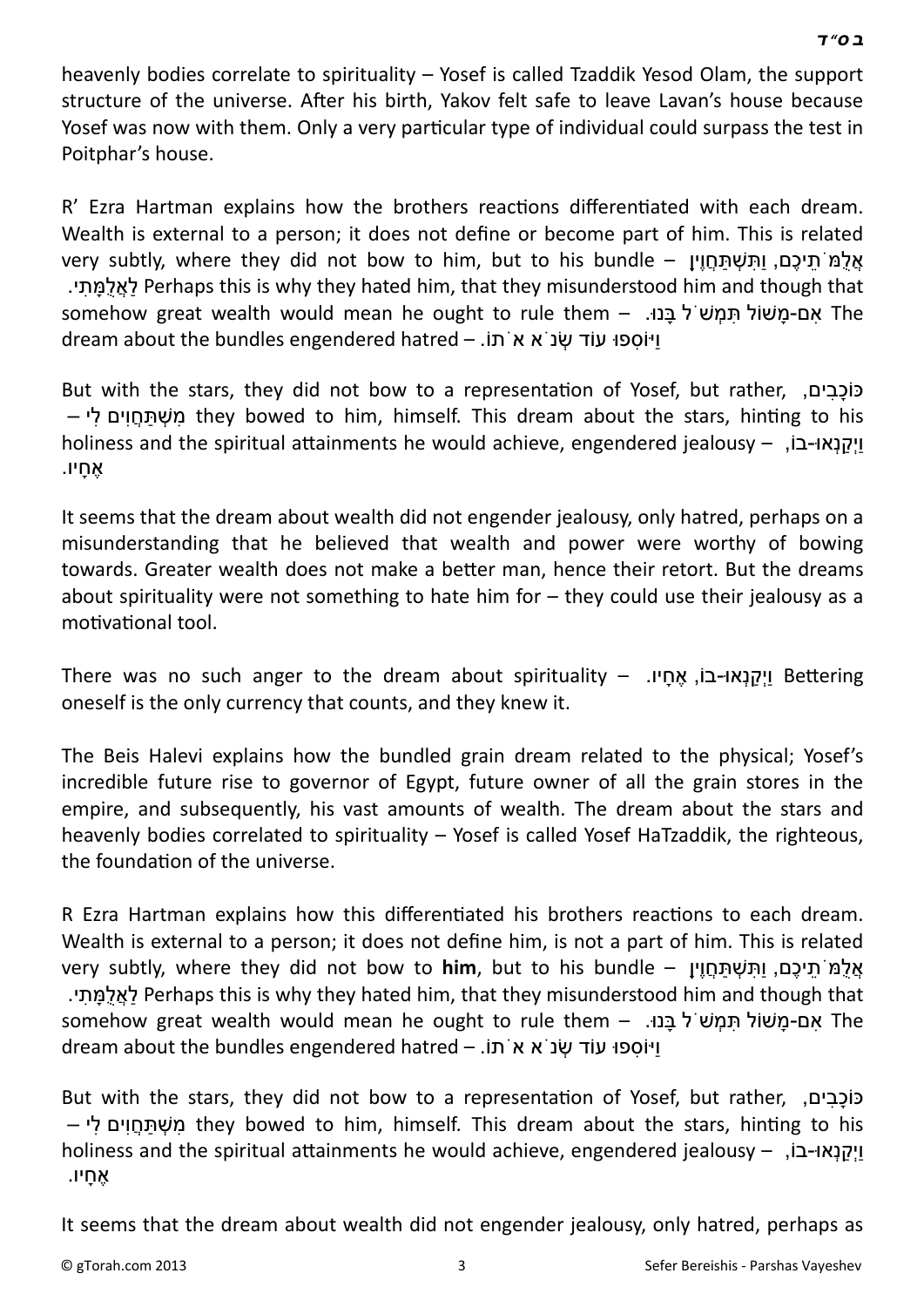described above. The dreams about spirituality were not something to hate him for – they could use their jealousy as a motivational tool. But regarding his immense wealth, there was nothing to be jealous of  $-$  wealth doesn't make someone better, hence their retort.

There was no such retort to the dream about spirituality. Bettering oneself is the only currency that counts, and they knew it.

## **[Paradoxical Experiment](http://gtorah.com/2010/11/26/true-modesty/)**

After his brothers trap Yosef in a pit, Reuven returns to ensure his safety: וּיִשָּׁמַע רְאוּבַן ויִיצַלהוּ מַיַּדַם וי<sup>ַ</sup>אמֶר ל<sup>י</sup>א נַכֶּנּוּ נַפֶשׁ – Reuven heard and saved him from their hands. (37:21)

It makes little sense that Reuven "saved" Yosef - he did no such thing! He cast Yosef into a pit with snakes and scorpions; how is this considered rescuing Yosef?

The Toras Nesanel explains that Chazal understand that the brothers had sentenced Yosef to death because he had his own designs in how the family dynamic would work, usurping Yehuda; he indicated that he was the destined to be king, and they accused him explicitly, "Do you think you will rule over us!?".

The Gemara in Brachos teaches that one who is modest in the bathroom is rewarded by being safe from snakes, scorpions; and his dreams come true.

Reuven was unsure of whether Yosef was dreaming of overthrowing Yehuda; or whether Yosef's dreams were prophetic, and he truly would be king. So he devised a way to see if his dreams were true – would he be safe from snakes and scorpions?

He cast Yosef into a pit with snakes and scorpions and waited to see whether he would be injured or safe. If he remained unharmed, then this indicated that Yosef was modest, in which case his dreams are true and wasn't rebelling against anyone; he had dreamed the future. If Yosef were unharmed, this would prove his innocence. In this way, he saved Yosef.

The Medrash teaches that had Reuven known that the Torah would record that he saved Yosef by throwing him into the pit, he immediately would have taken Yosef upon his shoulders and returned him to his father.

That is, had Reuven known that the Torah wrote that the test "saved Yosef", proving his dreams were, demonstrating his innocence, he would have immediately returned Yosef to his father. Reuven wasn't to know at the time what the outcome was!

### **[Everything Happens for a Reason](http://gtorah.com/2009/12/10/because-that-if/)**

Whilst imprisoned, Yosef predicted his fellow inmate, the butler's redemption and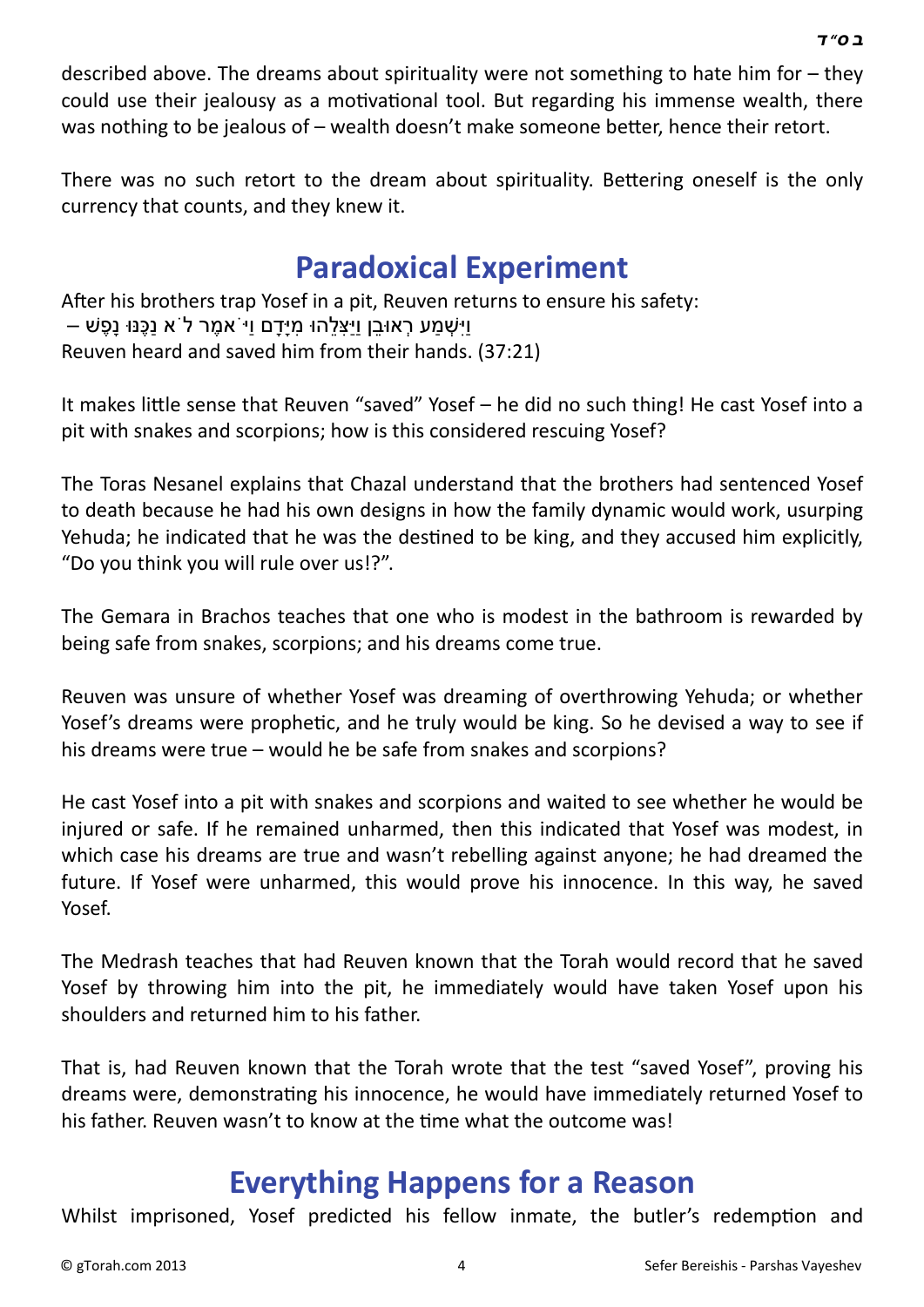restoration to office. He requested not be forgotten:פִּי אִתְּ כַּאֲשֶׁר יִיטַב לַךְ וְעָשִׂיתַ - נַּא עָמַדִי חָסֶד וְהִזְכַּרְתַּנִי אֵל פּרְע<sup>ִ</sup> ה וְהוֹצַאתני מן הבּית הזה

Because that if you will remember me when things go well with you, please do me a favor and mention me to Pharaoh, and you will get me out of this place." (40:14).

The words ם ִא יִכּ do not really belong here, as the translaƟon clearly shows – they do not seem to make any sense. כי אם translates loosely as "because that". The translation produced is not helpful in understanding what he said. What is it then there for?

There was a story told by the Brisker Rav about the Rav of Kovno. At the time, Napoleon's armies were sweeping through Eastern Europe. The lords and gentry sought to please Napoleon as his armies passed through their lands, and they threw a lavish feast in his honor. The leaders each took their turn to present him and his delegation with gifts.

Napoleon was a proponent of emancipation and equality; he noticed no Jewish representative had appeared. After questioning, the local gentry explained that it was inappropriate for Jews to be involved in diplomatic affairs. He angered, and insisted they bring a Rabbi. The frightened gentry sent for the Rabbi from the nearest town – the Rav of Kovno. Napoleon asked that he say something truthful, something he considered was lacking in the previous platitudes and speeches. The gentry were quaking at this point. What would he say?

The Rav said that he had never understood what Yosef had meant by יאם, אם evening. The butler that was innocent  $-$  he couldn't protect the king's glass from a fly falling in. Nevertheless, he was imprisoned. For what purpose?

"כִּי אִ ם זְכַרְ תַּ נִי אִ תָּ ְ ך כַּאֲ שֶׁ ר יִיטַ ב לְָך –

It is precisely because you here that you must remember me when things go well for you."

In the same way that Mordechai said to Esther that she was incidental to God's master plan, and the way Moshe is not mentioned in the Hagada for the same reason; Yosef said that everything happens for a reason. Events had brought them together – the reason was to get Yosef out of prison.

The Rav explained to Napoleon that circumstances conspired to bring Napoleon to Eastern Europe. The Rav proceeded to tell Napoleon how the Jews were oppressed, and Napoleon could help them. Napoleon applauded, and he saved them (albeit temporarily!) by removing the gentry's stewardship over the Jews .

Everything happens for a reason, sometimes it just takes a little perspective.

#### **[Breaking the chain](http://gtorah.com/2009/11/02/breaking-the-chain/)**

The Shalsheles is a rare cantor's note, a tremendous literary device, that makes just four appearances in the entire Chumash– in Lech Lecha 19:16; in Chayei Sarah 24:12; in